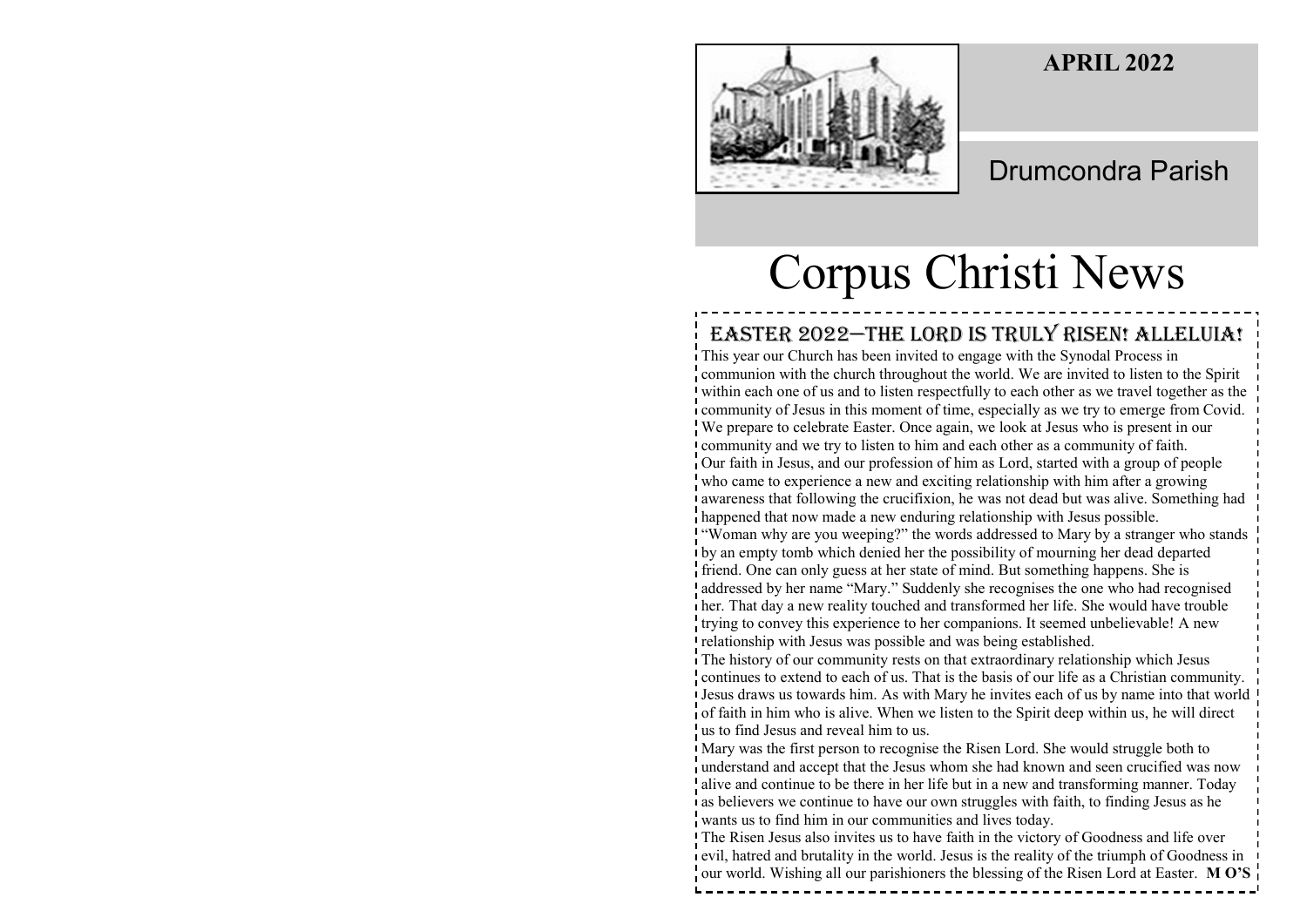#### *The tale of a Road Trip taken by one of our Parishioners in 2021.*

Back in the day, when dinosaurs roamed the earth and navigation was by way of the stars, my husband and I went on a road trip around Australia and New Zealand. It was the sepia tinted days of the late 1980s. Picture the scene. Our rented car puttering along deserted highways, my husband driving, one hand on the steering wheel, the other holding a cigarette out the window. Me sitting with my feet up on the dashboard, eating a bag of crisps, bopping along to some Van Halen anthem blaring from the radio. The only point of contention was one of those enormous unwieldy pieces of paper called a map. Remember them? Remember trying to fold them back into their neat squares? Let me now fast forward to February 2021. Not a cigarette in sight, and the same couple, alas a little greyer around the temples, hanging on for dear life as we travel along the Pacific Highway to the Blue Mountains outside Sydney. In our naivety, we thought it would also be an amble along sylvan roads, waving to passing hay wagons and tractors and stopping to allow a flock of sheep pass by. Instead, welcome dear friends to Dante's Seventh Circle of Hell. Screaming traffic, roaring juggernauts closing in on all sides about to crush us. A seething mass of hot metal. Cars and lorries tailgating us, threatening to tip us over the edge. Sixty tonne monster trucks opening their maws to devour us and make our children orphans. Me screaming at my husband : GODALMIGHTYSLOWDOWNDON'TTRYTO-PASSSTAYINYOURLANEWATCHOUTFORTHATCARONTHERIGHT, which, strangely enough, does nothing to help the situation. And as for when it was my turn, I'm afraid I gripped the steering wheel with the grip of a drowning man, shut my eyes, put my foot to the floor and repeated 'In God We Trust', over and over again. I'm ashamed to say that as the trip progressed I traded my turn for everything I had in my possession, food, clothes, jewellery, money. I'm still waking up in a cold sweat at night. Last night's dream was about me driving an Oz Bus, like Sandra Bullock in 'Speed' but for some reason, not looking as good. So much for the achingly pretty villages of the Blue Mountains in summertime, the stunning sea vistas of the Central Coast, the bucolic pastoral towns of the NSW hinterland. Don't be fooled by names such as Roosters's Rest, Oxen Crossing or Paddling Creek. THESE PLACES CAN ONLY BE REACHED BY HIGHWAYS TO HELL! May I suggest Carnage Corner, Rabid Roundabout and Hades Highway instead. So unless I can be airdropped by helicopter, I'm not venturing out again. One unexpected bonus is that it has cured me of my fear of flying. Bring on your turbulence, your air pockets, your bird strikes. THE PI-LOT'S IN CHARGE! LET HIM DEAL WITH IT! Let the dogfights rage outside my cabin window, I don't care, just serve my chicken korma and leave me out of it. **Sara Robinson (Parishioner)**